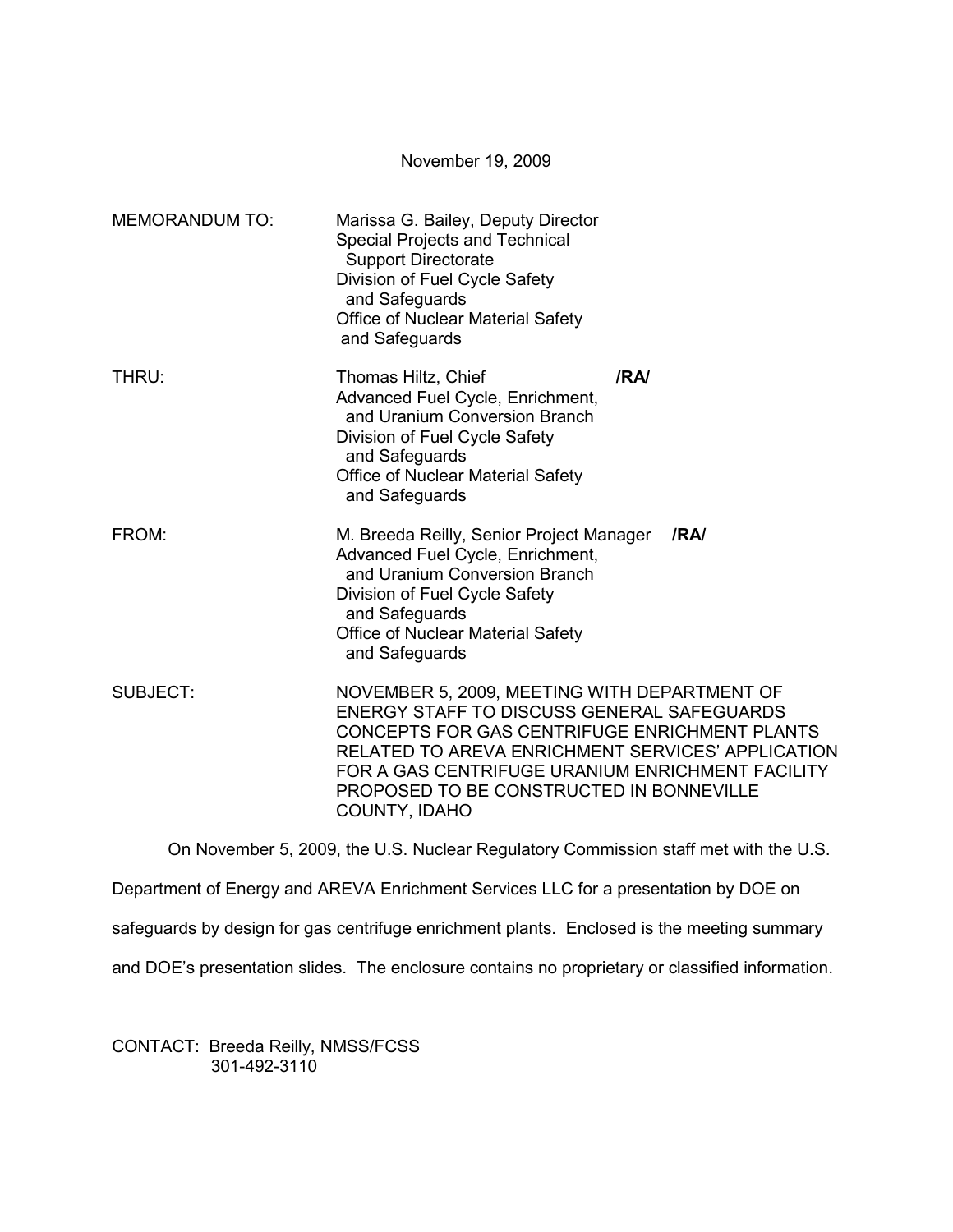Docket No.: 70-7015

Enclosure: Meeting Summary

cc: Mr. George Harper Vice President of Engineering AREVA Enrichment Services 400 Donald Lynch Blvd. Marlborough, MA 01752

> James A. Kay, Licensing Manager Eagle Rock Enrichment Facility AREVA Enrichment Services 400 Donald Lynch Blvd. Marlborough, MA 01752

 Sam Shakir, President and CEO AREVA Enrichment Services One Bethesda Center 4800 Hampden Lane, Suite 1100 Bethesda, MD 20814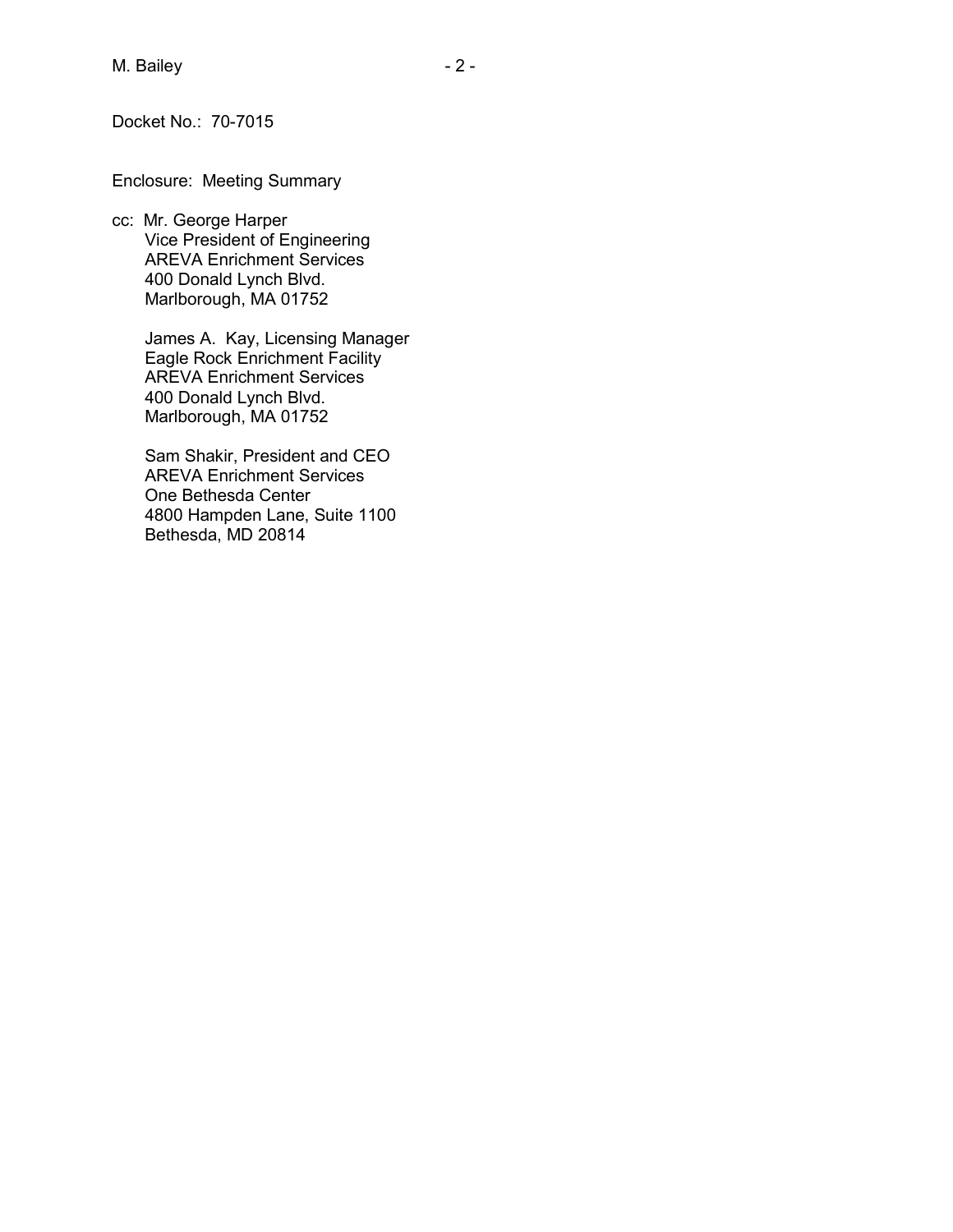Docket No.: 70-7015

Enclosure: Meeting Summary

cc: Mr. George Harper Vice President of Engineering AREVA Enrichment Services 400 Donald Lynch Blvd. Marlborough, MA 01752

> James A. Kay, Licensing Manager Eagle Rock Enrichment Facility AREVA Enrichment Services 400 Donald Lynch Blvd. Marlborough, MA 01752

 Sam Shakir, President and CEO AREVA Enrichment Services One Bethesda Center 4800 Hampden Lane, Suite 1100 Bethesda, MD 20814

### DISTRIBUTION:

- M. Weber/NMSS D. Dorman/FCSS Y. Faraz/FCSS M. Tschiltz/FCSS
- 
- 
- C. Safford/OGC C. Scott/OGC R. Virgilio/FSME
- 
- 
- D. McIntyre/OPA D. Seymour/RII C. Taylor/RII T. Gody/RII<br>C. Safford/OGC C. Scott/OGC R. Virgilio/FSME A. Silvious/NSIR
- T. Grice/FCSS J. Marshall/FCSS S. Lemont/FSME
- 

- 
- 
- 

A. Kock/FSME J. Weil/OCA J. Henson/RII R. Trojanowski/RII

- 
- **ML093130316**

| <b>OFC</b>  | <b>AFCB</b>    |  | <b>FMB</b>           |  | AFCB          |  |
|-------------|----------------|--|----------------------|--|---------------|--|
| <b>NAME</b> | <b>BReilly</b> |  | <b>THristopoulos</b> |  | <b>THiltz</b> |  |
| <b>DATE</b> | 11/09/09       |  | 11/12/09             |  | 11/19/09      |  |

## **OFFICIAL RECORD COPY**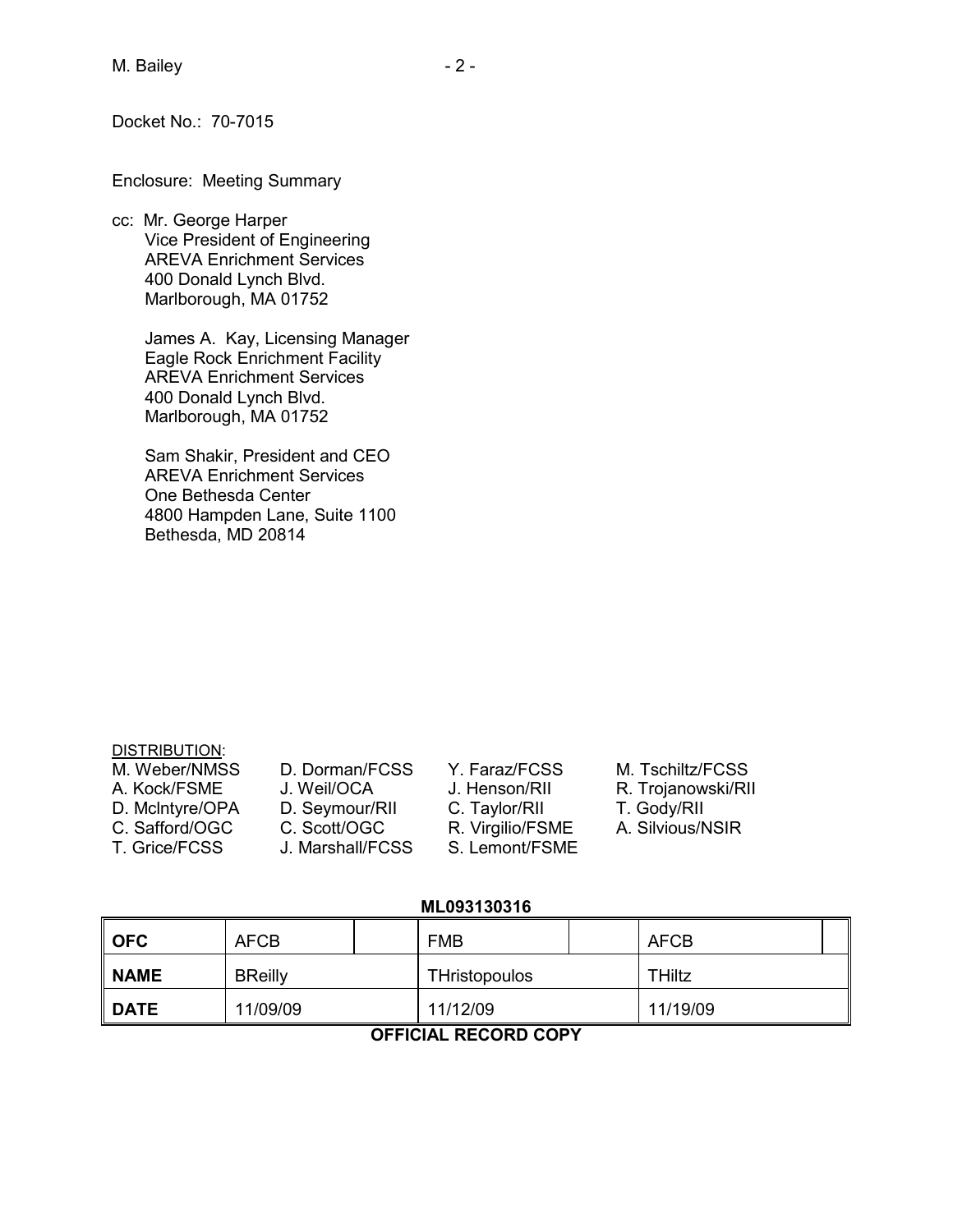### **Summary of Meeting with Department of Energy and AREVA Enrichment Services**

- DATE: November 5, 2009
- PLACE: U.S. Nuclear Regulatory Commission (NRC) Rockville, MD
- ATTENDEES: See Attachment 1

### PURPOSE:

The purpose of this meeting was to discuss general safeguards concepts for gas centrifuge enrichment plants related to AREVA Enrichment Services LLC (AES's) application for a gas centrifuge uranium enrichment facility proposed to be constructed in Bonneville County, Idaho. The meeting agenda is attached (Attachment 2).

### DISCUSSION:

The U.S. Department of Energy (DOE) staff provided a presentation on safeguards by design (SBD) for gas centrifuge enrichment plants. A copy of the slide presentation is attached (Attachment 3).

After the presentation, members of the public were asked for additional questions or comments. There were no additional questions or comments.

### Attachments:

- 1. Meeting Attendees
- 2. Meeting Agenda
- 3. Presentation Slides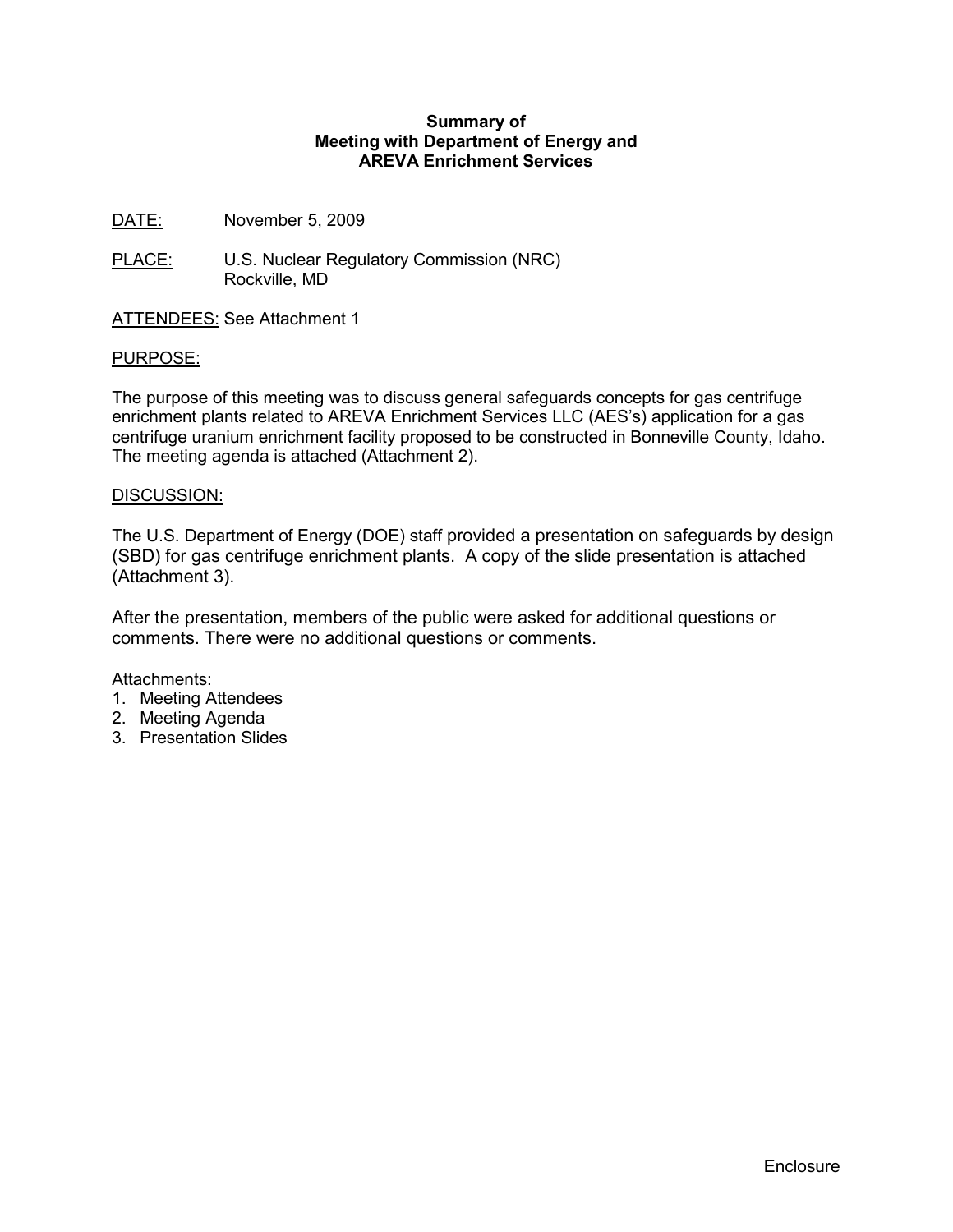

# **MEETING SIGN IN**

## **Meeting: Department of Energy Presentation on Safeguards by Design for AREVA Enrichment Services**

**Date: November 5, 2009** 

**Time: 1:00 pm to 3:30 pm** 

| <b>NAME</b>              | <b>ORGANIZATION</b> |
|--------------------------|---------------------|
| Dunbar Lockwood          | <b>DOE/NNSA</b>     |
| <b>Michael Whitaker</b>  | <b>ORNL</b>         |
| <b>Stephen Lemont</b>    | <b>NRC</b>          |
| Santiago Aguilar         | <b>NRC</b>          |
| <b>Harold Eichenhilz</b> | <b>NRC</b>          |
| <b>Tom Hiltz</b>         | <b>NRC</b>          |
| <b>Michael Tschiltz</b>  | <b>NRC</b>          |
| <b>Gary Langlie</b>      | <b>NRC</b>          |
| J. Keith Everly          | NRC/NSIR            |
| <b>Ty Naquin</b>         | NRC/NMSS/UEB        |
| <b>Tom Grice</b>         | <b>NRC/NMSS</b>     |
| <b>Jack Rollins</b>      | <b>LES/NEF</b>      |
| <b>Edie Chalk</b>        | <b>DOE</b>          |
| <b>Donald Seyler</b>     | <b>DOE</b>          |
| Troy O'Baker             | <b>DOE</b>          |
| <b>Brian Horn</b>        | <b>NRC</b>          |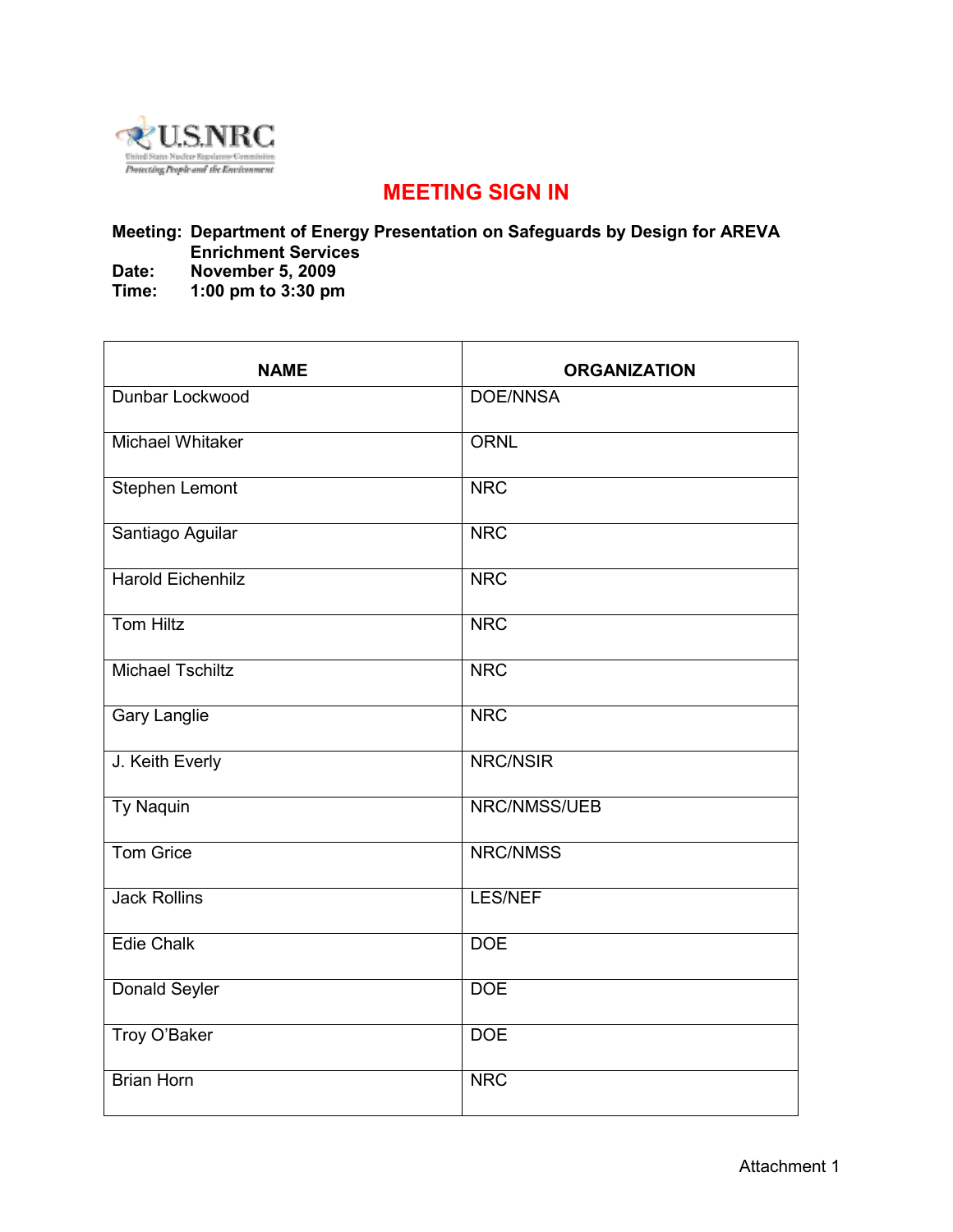| <b>NAME</b>          | <b>ORGANIZATION</b>                   |
|----------------------|---------------------------------------|
| <b>Eric Freeman</b>  | NRC-MCA3                              |
| <b>Breeda Reilly</b> | <b>NRC-NMSS</b>                       |
| Don Parker           | <b>AES</b>                            |
| Jim Kay              | <b>AES</b>                            |
| Jane Marshall        | NRC-NMSS                              |
| <b>Scott DeMuth</b>  | LANL/NA-243                           |
| <b>Brian Boyer</b>   | <b>LANL</b>                           |
|                      |                                       |
| By phone:            |                                       |
| <b>Amy Taylor</b>    | Regional Director for Sen. Jim Risch  |
| Leslie Huddleston    | Regional Director for Sen. Mike Crapo |
| Laurel Sayer         | Regional Director for Rep. Simpson    |
|                      |                                       |
|                      |                                       |
|                      |                                       |
|                      |                                       |